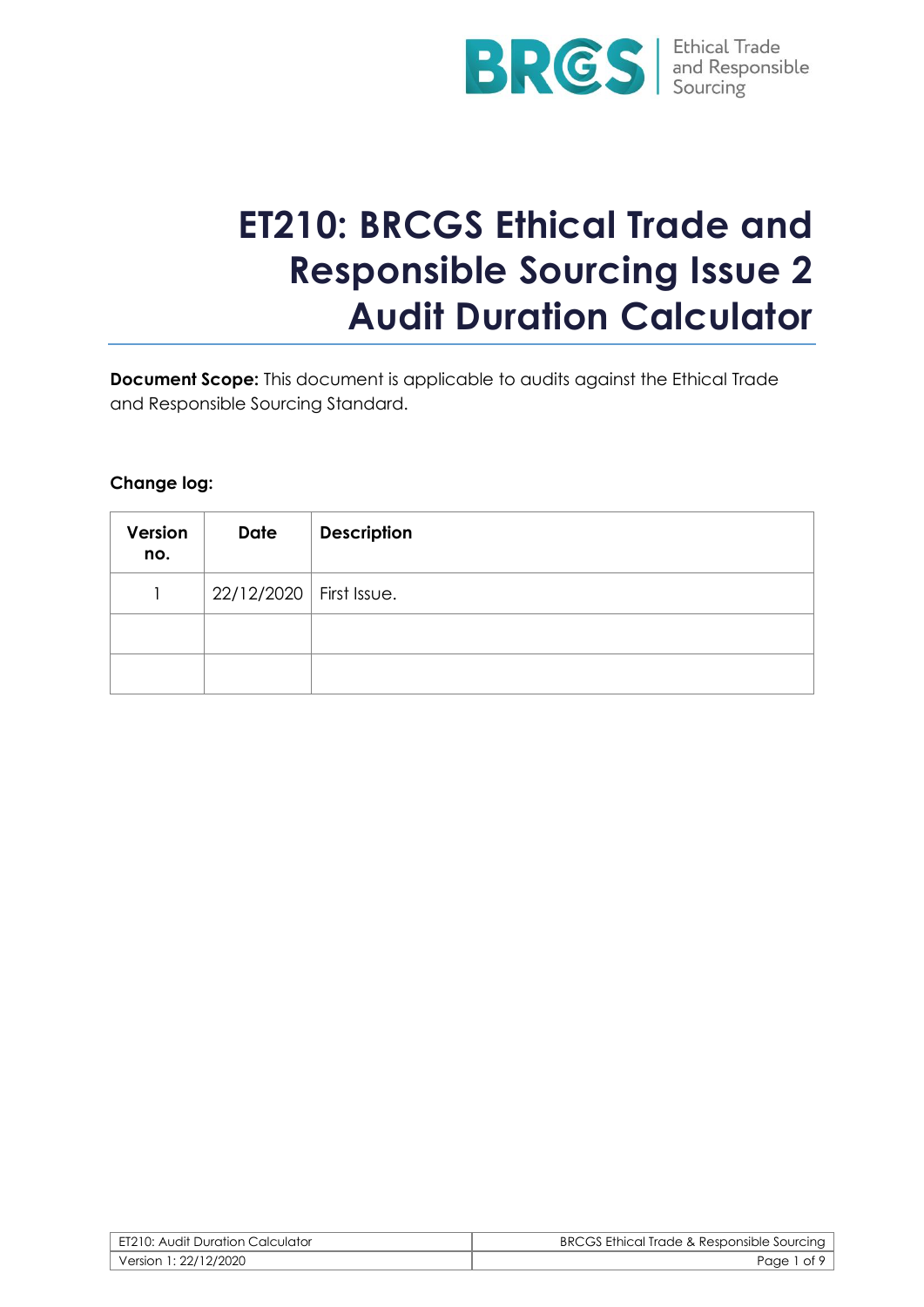

#### **1. Background**

This document provides a guideline for the audit duration for the initial certification audit (stage 1 and stage 2) and a certificated site's audit programme including surveillance and recertification audits against the BRCGS Standard for Ethical Trading and Responsible Sourcing, Issue 2.

Irrespective of audit type, the onsite audit process always has 3 main components

- Documentation review of the site's management system, including its policies, processes and procedures, its objectives and targets, how it is monitored by senior management and communicated, including staff training and the management of corporate governance, which will typically take between 3-4 hours to complete
- Site inspection that reviews key ethical trade aspects of the Standard, including the operational management of labour standards, health and safety, worker welfare and human rights, to gather information for further investigation. The time required is based on the size of the site and includes worker accommodation and rest facilities, as well as all temporary and permanent facilities and all staff, typically taking between 1.5 to 3 hours to complete
- Worker interviews and human resources record reviews which are determined by the number of workers onsite and the languages spoken.

There may be other factors that may influence the calculation of audit duration (which are identified in Appendix I) but are considered to be less significant. These factors should not influence the audit duration by more than 30% from the total audit duration calculated.

The time taken to write the audit report and for the review of any corrective actions provided following the audit is NOT included within the audit duration calculator.

#### **2. Calculation of audit duration**

The audit duration calculator is based on:

- Total number of workers across all shifts including peak seasonal workers (for example, temporary) and sub-contracted workers sourced through third party labour providers
- Size of the manufacturing site (in square metres) including onsite storage facilities. The conversion from square feet to metres is 10.76 (e.g. 86,000 square feet equals 8,000 square metres).
- Language and the need for interpreters to be used for worker interviews

| ET210: Audit Duration Calculator | BRCGS Ethical Trade & Responsible Sourcing |
|----------------------------------|--------------------------------------------|
| Version 1: 22/12/2020            | Page 2 of 9                                |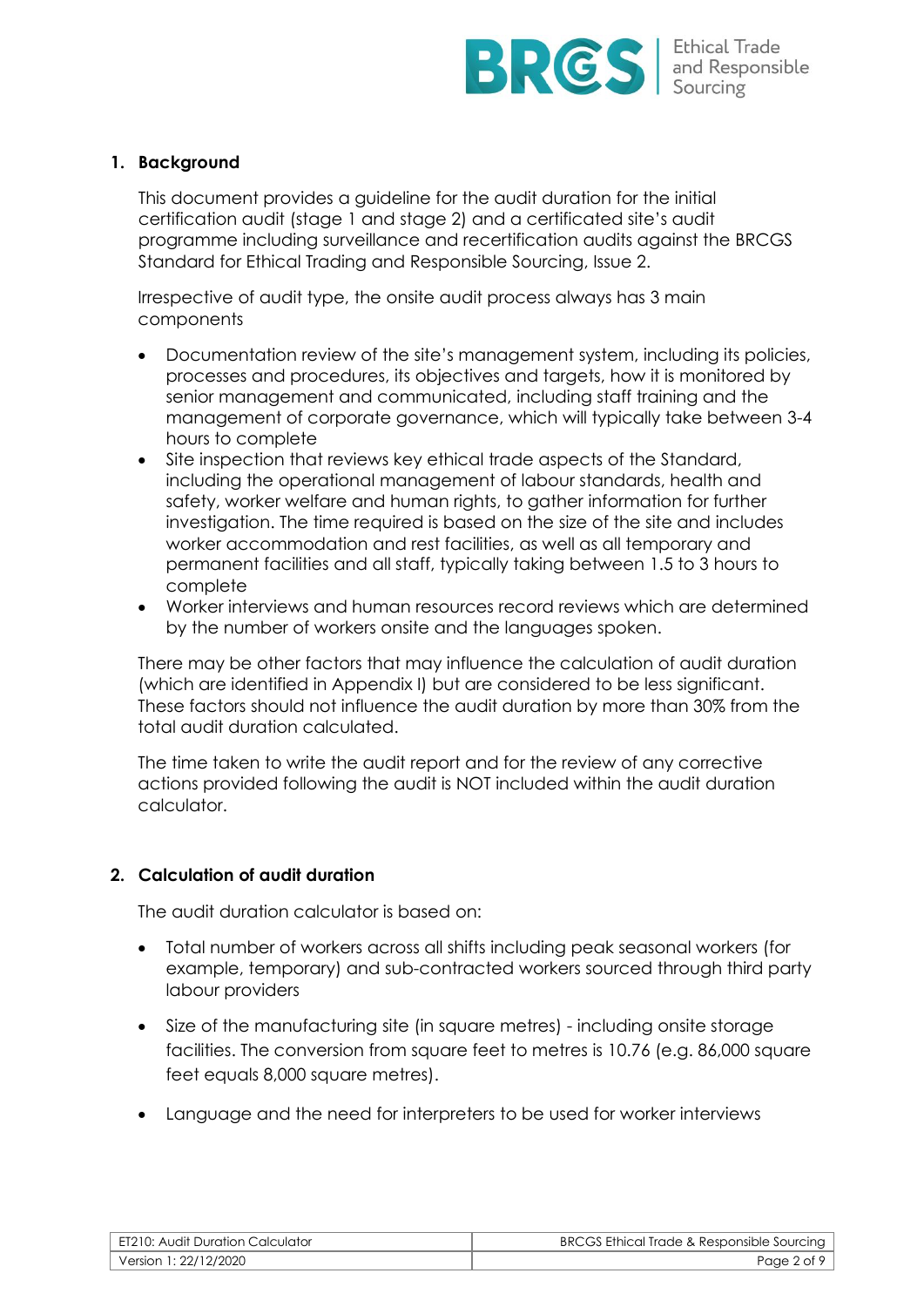

You can find the interview programme that appears in the Standard in Appendix 2, which is based on number of workers on a site.

## **2.1 Calculation for Initial Certification Audit**

#### **Stage 1 announced**

In Issue 2, stage 1 of the initial certification audit is announced and designed to be a "readiness audit", where the audit team assess if a site has the necessary policies, processes and procedures to constitute an ethical trade and responsible sourcing management system.

The certification body will review the information submitted by a site on its application form, together with its self-assessment questionnaire with accompanying documentation to decide whether the stage 1 audit should be onsite or delivered remotely.

For example, if a site has been audited against other methodologies such as SMETA or has been working to standards such as SA8000, then it is possible that they already have some or all of the required elements of an ethical trade and responsible sourcing management system. If so, the certification body may decide that the stage 1 audit may be conducted remotely. If not, they will conclude that the audit team should be onsite to conduct the stage 1 audit.

Irrespective of whether stage 1 is onsite or remote, it should take no longer than 1 day to complete. Any deviation from one day should be explained in the stage 1 audit report, as well as the Initial certification audit stage 1 and stage 2 audit report required at the end of a site's audit process.

#### **Stage 2 unannounced**

In Issue 2, stage 2 of the initial certification audit is unannounced, taking place in a 28-day audit window. The site is notified of its audit window but will not know the actual date when the audit team will arrive onsite. The stage 2 audit will include a documentation review of the site's management system, a site tour of all facilities where staff work and worker interviews, which are calculated as follows:

| ET210: Audit Duration Calculator | BRCGS Ethical Trade & Responsible Sourcing |
|----------------------------------|--------------------------------------------|
| Version 1: 22/12/2020            | Page 3 of 9                                |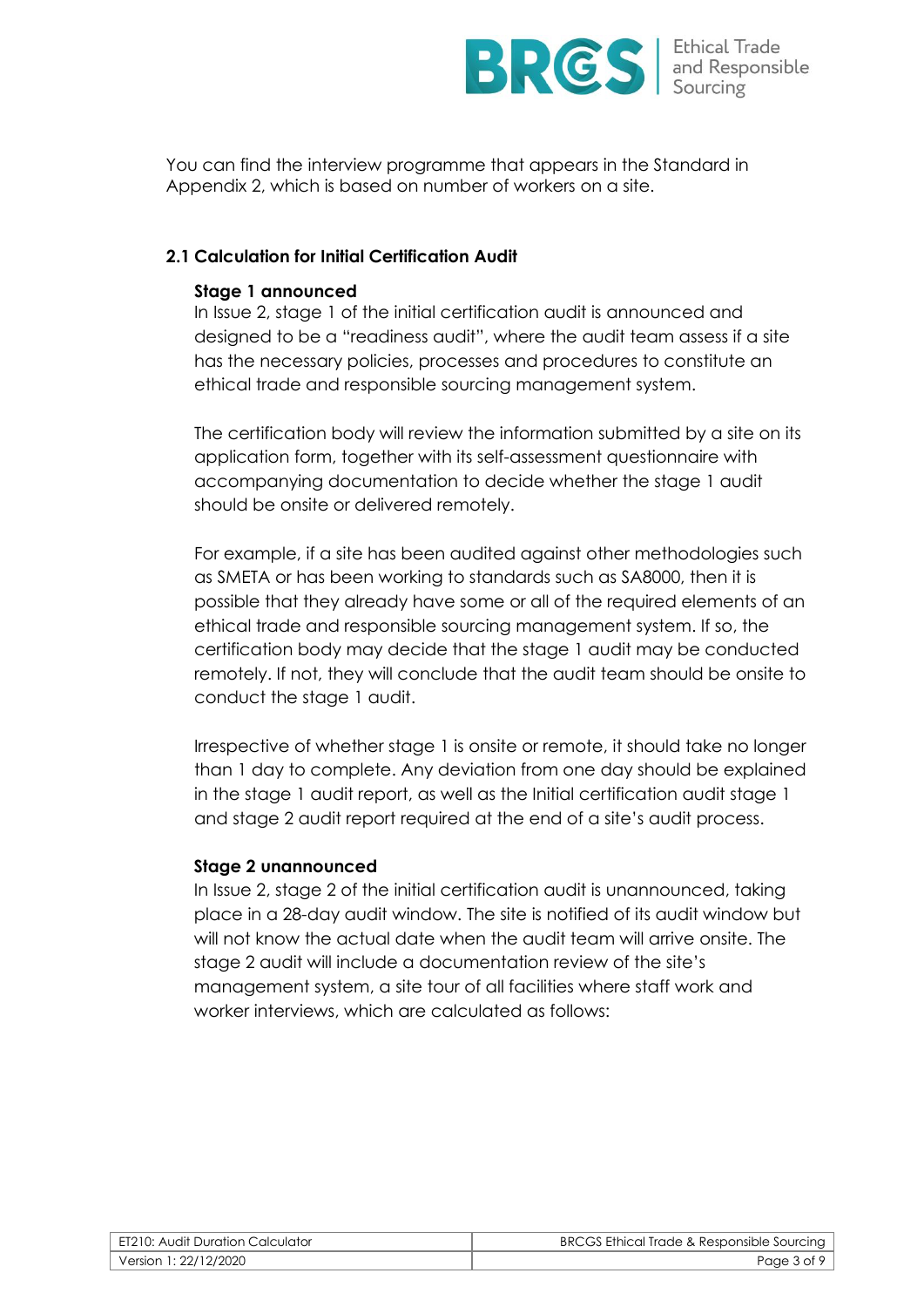

|              | Size of manufacturing site |               |            |            |
|--------------|----------------------------|---------------|------------|------------|
| N° workers   | $<$ 10 $k$ sq. m           | 10k-25k sq. m | >25k sq. m | >50k sq. m |
| $-100$       |                            |               |            |            |
| $101 - 500$  |                            |               | Э          |            |
| $501 - 1000$ | ا 4                        | 14            | $\cdot$    |            |
| 1001 - 2000  | 18                         | 18            | Q          |            |
| >2000        | 2C                         | 20            |            |            |

**Additional time allocation for sites where worker interviews are conducted through an interpreter:**

|               | <b>Additional time (in hours)</b> |
|---------------|-----------------------------------|
| N° worker     |                                   |
| $1 - 100$     | 2.5                               |
| $101 - 500$   | 6                                 |
| $501 - 1000$  | 8.5                               |
| $1001 - 2000$ | 12.5                              |
| >2000         | 14                                |

Any deviation from the calculated audit duration needs to be justified in the initial certification audit stage 1 and stage 2 report that is uploaded to the BRCGS Directory.

## **2.2 Calculation of audit time for surveillance audits against ETRS**

Surveillance audits take place annually in years 1 and 2, between the initial certification audit in year 0 and the recertification audit in year 3. During the two annual surveillance audits, the 11 Fundamentals of the Standard, together with a number of other sampled clauses are always audited. The objective of surveillance is to monitor the ongoing conformity of a site, so that across the two annual audits the requirements of the Standard are checked.

| ET210: Audit Duration Calculator | BRCGS Ethical Trade & Responsible Sourcing |
|----------------------------------|--------------------------------------------|
| Version 1: 22/12/2020            | Page 4 of 9                                |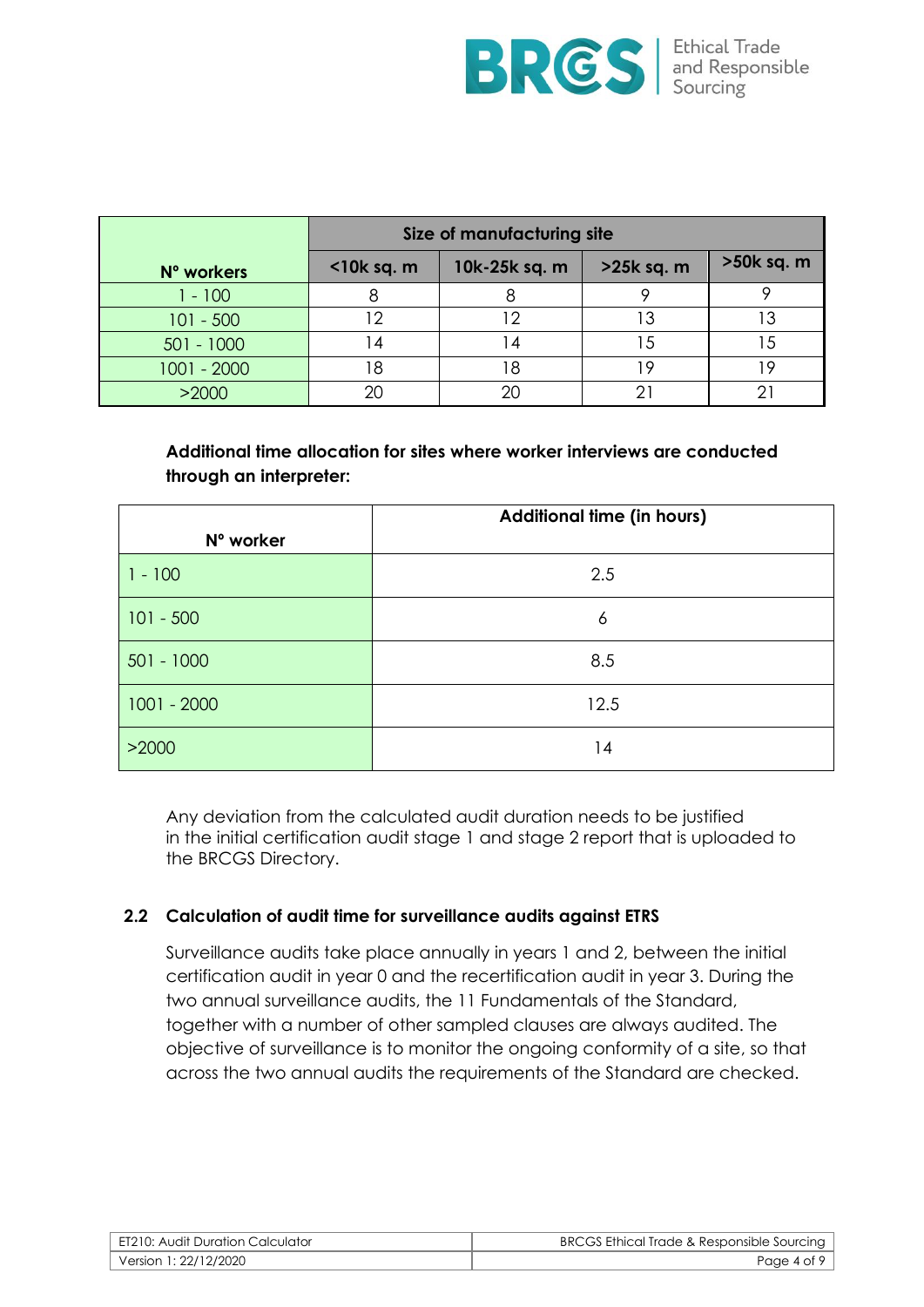

Therefore the duration of a surveillance audit will be less because only half the requirements of the Standard are audited, meaning that the number of workers interviewed will be halved, as follows:

|               | Size of manufacturing site |               |            |            |
|---------------|----------------------------|---------------|------------|------------|
| N° workers    | $<$ 10 $k$ sq. m           | 10k-25k sq. m | >25k sq. m | >50k sq. m |
| $-100$        |                            |               |            |            |
| $101 - 500$   |                            |               |            |            |
| $501 - 1000$  |                            |               |            |            |
| $1001 - 2000$ |                            |               |            |            |
| >2000         |                            |               |            |            |

**Additional time allocation for sites where worker interviews are conducted through an interpreter**

|               | <b>Additional time (in hours)</b> |
|---------------|-----------------------------------|
| N° worker     |                                   |
| $1 - 100$     |                                   |
| $101 - 500$   | 3                                 |
| $501 - 1000$  | 4                                 |
| $1001 - 2000$ | 6                                 |
| >2000         |                                   |

Any deviation from the calculated surveillance audit duration needs a valid justification which is recorded on the BRCGS audit report.

**2.3 Calculation of audit time for recertification audits against ETRS Standard** Recertification audits take place in year 3 of a certificated site's audit programme, with the objective of reconfirming the ongoing conformity of the site with the entire requirements of the standard.

The duration of a recertification audit is calculated in the same way as the initial certification audit stage 2, using the tables under 2.1 relating to the number of interviews and the additional time required if a translator is used.

| ET210: Audit Duration Calculator | BRCGS Ethical Trade & Responsible Sourcing |
|----------------------------------|--------------------------------------------|
| Version 1: 22/12/2020            | Page 5 of 9                                |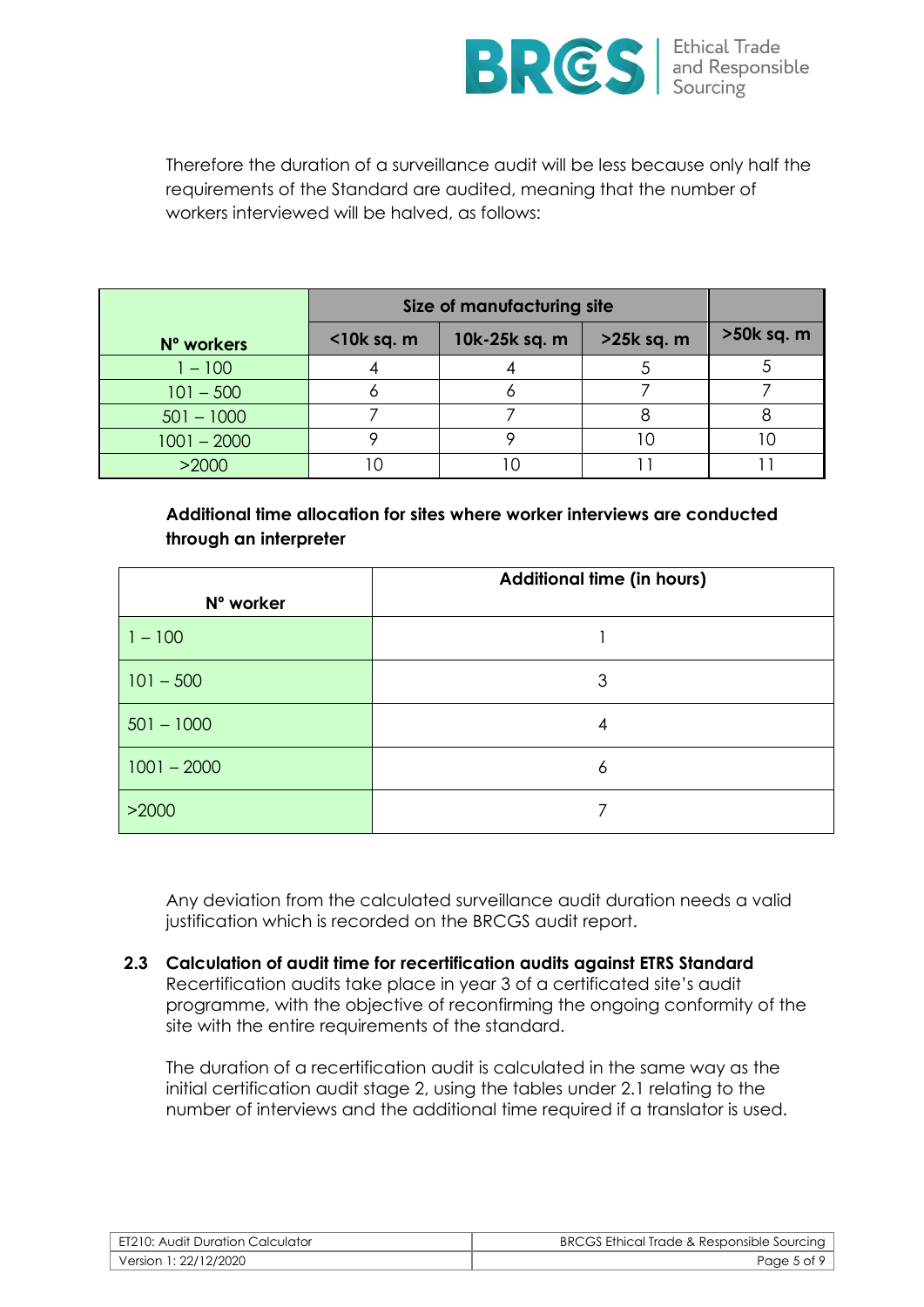

Again, any deviation from the calculated audit duration needs to be justified in the BRCGS initial certification audit stage 1 and stage 2 report.

#### **3. Recording audit duration**

A typical audit day should be 8 hours (not including lunch breaks) and should not exceed 10 hours, except where there are exceptional circumstances. Onsite audit duration should be stated in total person hours (using whole numbers e.g. 17 not 16.5), giving the time at the site where the BRCGS audit is conducted.

The start and finish times each day should be clearly stated on the BRCGS audit report and for onsite audits should reflect the actual times at the site. The auditor should agree the start and finish times with the authorised site representative. For example, the site should sign a record of the start and finish times for each day of the audit and a copy must be retained by the certification body. (This may be combined with other audit documentation, for example by adding the information to the non-conformity record sheet).

Allowance should be made (to deduct time) where audit teams are used and all auditors are present. For example, at the opening and closing meetings. Those personnel not 'auditing independently' should not be included within the total time calculation such as witness or trainee auditors.

The audit duration should not include any calculation for the writing of the BRCGS audit report which is completed away from site. It is additional and typically takes between 4 – 8 hours to finalise.

| ET210: Audit Duration Calculator | BRCGS Ethical Trade & Responsible Sourcing |
|----------------------------------|--------------------------------------------|
| Version 1: 22/12/2020            | Page 6 of 9                                |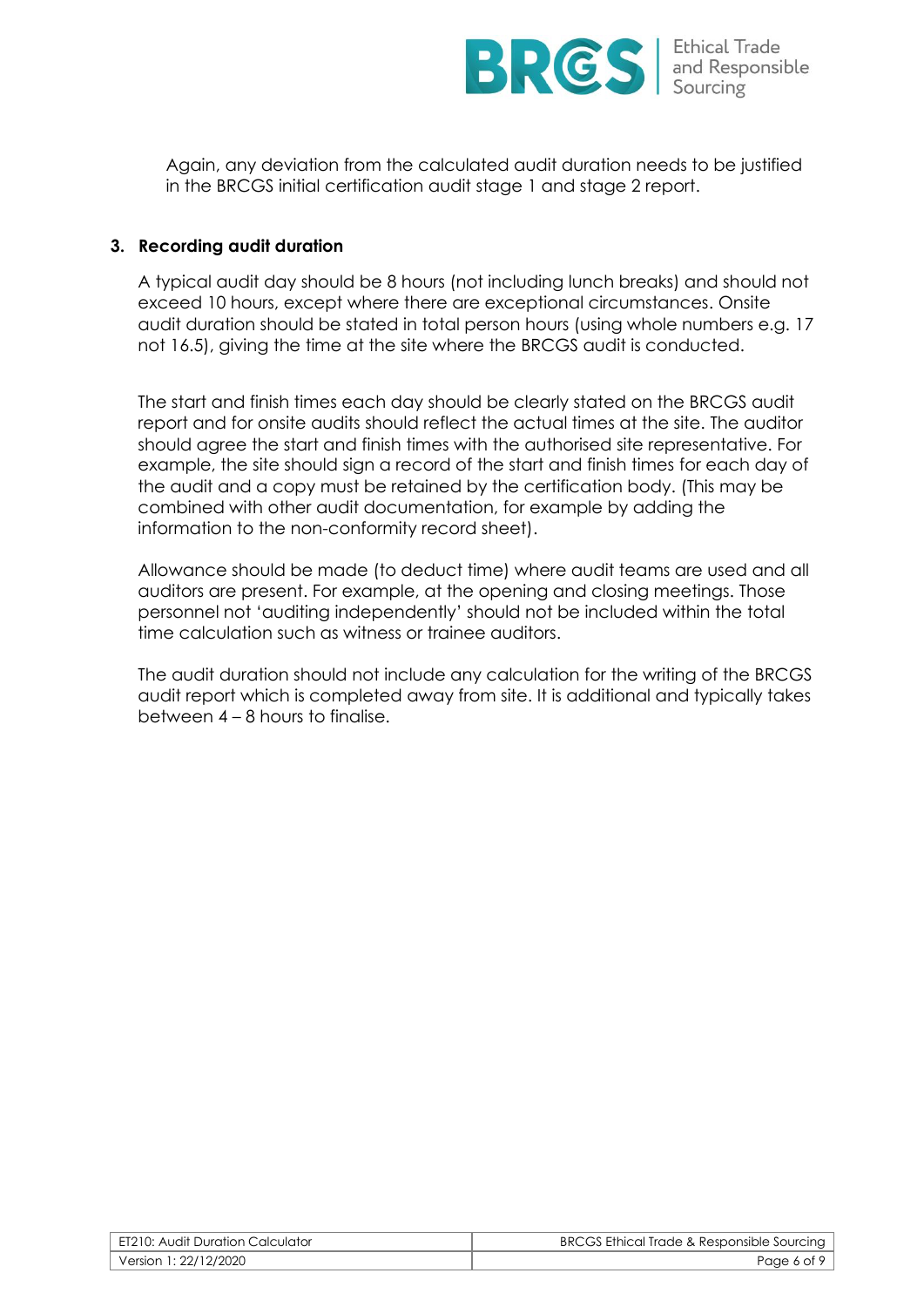

# **Appendix 1: Influencing factors**

Other factors influencing the duration of the audit may include:

- inclusion of worker accommodation
- need to assess off-site facilities
- whether it is an Initial certification audit stage 2, surveillance or recertification audit
- a lack of or significant variance on the information provided by the site prior to the audit. For example on the application form, self-assessment questionnaire or documentation requested
- number of non-conformities recorded in the previous audit
- difficulties experienced during the audit requiring further investigation
- quality of site preparation, such as the availability of documentation or workers for interview.

| ET210: Audit Duration Calculator | BRCGS Ethical Trade & Responsible Sourcing |
|----------------------------------|--------------------------------------------|
| Version 1: 22/12/2020            | Page 7 of 9                                |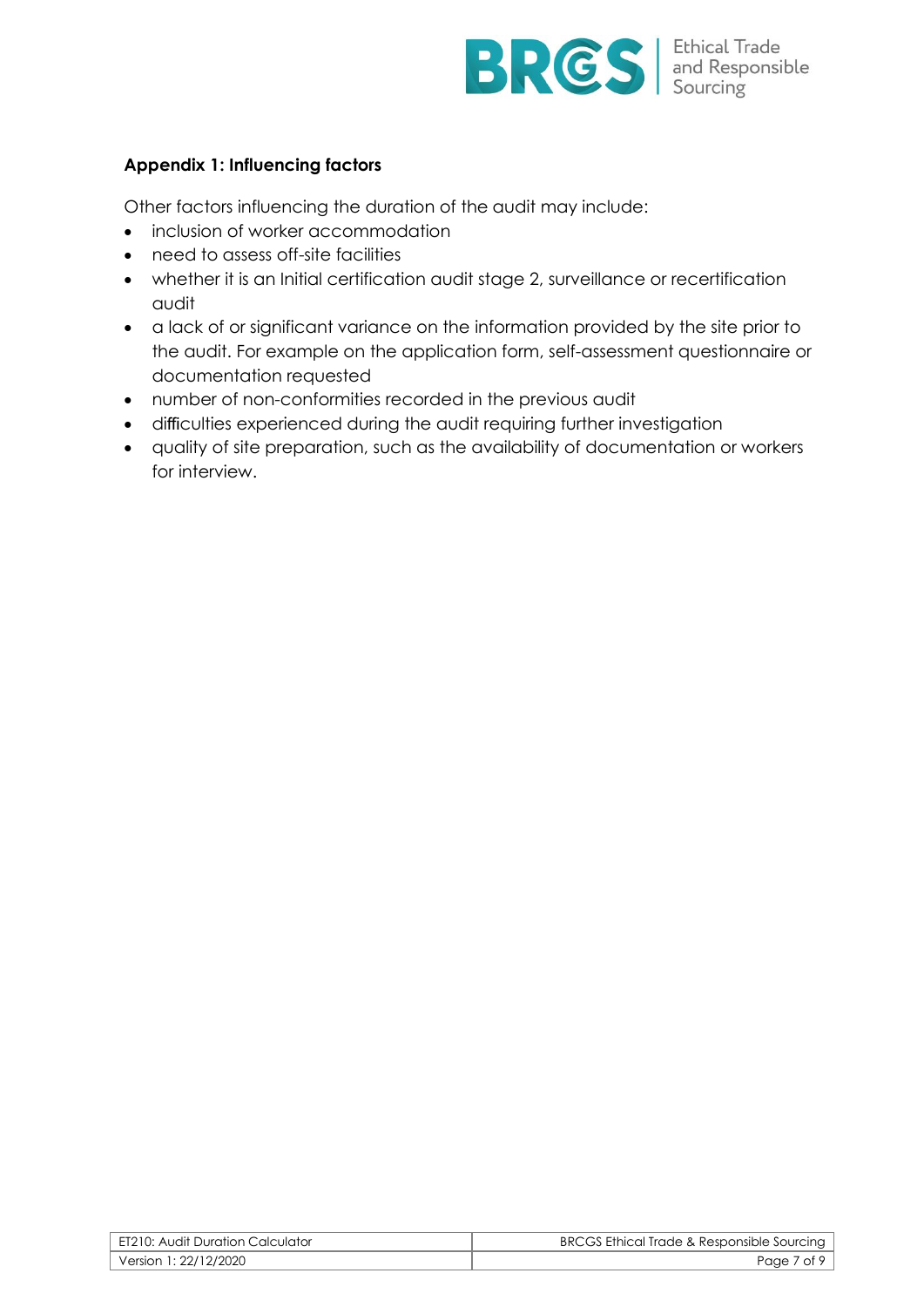

## **Appendix 2: Worker Interviews and Sample Size**

Individual worker interviews typically take between 10-15 minutes, with groups taking longer. Both individual and group interviews should include a representative sample of people, departments and worker shift patterns onsite and should include permanent, temporary, agency or migrant workers. The audit team should use their discretion and consider industry sector, location and site knowledge when determining the number of workers to interview.

The following table appears in the audit protocol of the Standard (Part III), setting out the expected sample size of individual and group worker interviews which should include all shift patterns, as well as a sample size for the review of files, including time and wage records.

| No of workers<br>excluding<br>management | Minimum<br>number of<br>individual<br><b>interviews</b><br>(to include<br>all shift<br>patterns) | Minimum<br>number of<br>group<br>interviews (to<br>include all shift<br>patterns) | <b>Total</b><br>number of<br>workers<br>interviewed | Worker files /<br>time & wage<br>records<br>checked per<br>month |
|------------------------------------------|--------------------------------------------------------------------------------------------------|-----------------------------------------------------------------------------------|-----------------------------------------------------|------------------------------------------------------------------|
| $1 - 100$                                | 6 or all<br>workers if                                                                           | 1 group of 4                                                                      | 10                                                  | 10                                                               |
|                                          | less than 5                                                                                      |                                                                                   |                                                     |                                                                  |
| 101-500                                  | 6                                                                                                | 4 groups of 5                                                                     | 26                                                  | 26                                                               |
| $501 - 1,000$                            | 12                                                                                               | 6 groups of 5                                                                     | 42                                                  | 42                                                               |
| 1,001-2,000                              | 20                                                                                               | 8 groups of 4                                                                     | 52                                                  | 52                                                               |
| $2,000+$                                 | 22                                                                                               | 8 groups of 5                                                                     | 62                                                  | 62                                                               |

#### **Table 1: Calculation of the total number of worker interviews required**

If a site has more than 2,000 workers, the number of interviews is determined on a case-by-case basis depending on the circumstances of the facility. The suggested 62 workers are a minimum and it should increase as worker numbers increase.

In addition, for sites with non-employee workers (for example, any worker onsite who is not directly employed by the site, such as agency workers or subcontractors), the following table appears in Part III of the Standard to provide an illustration of the minimum number who should be interviewed.

| l ET210: Audit Duration Calculator | BRCGS Ethical Trade & Responsible Sourcing |
|------------------------------------|--------------------------------------------|
| Version 1: 22/12/2020 Version      | Page 8 of 9                                |